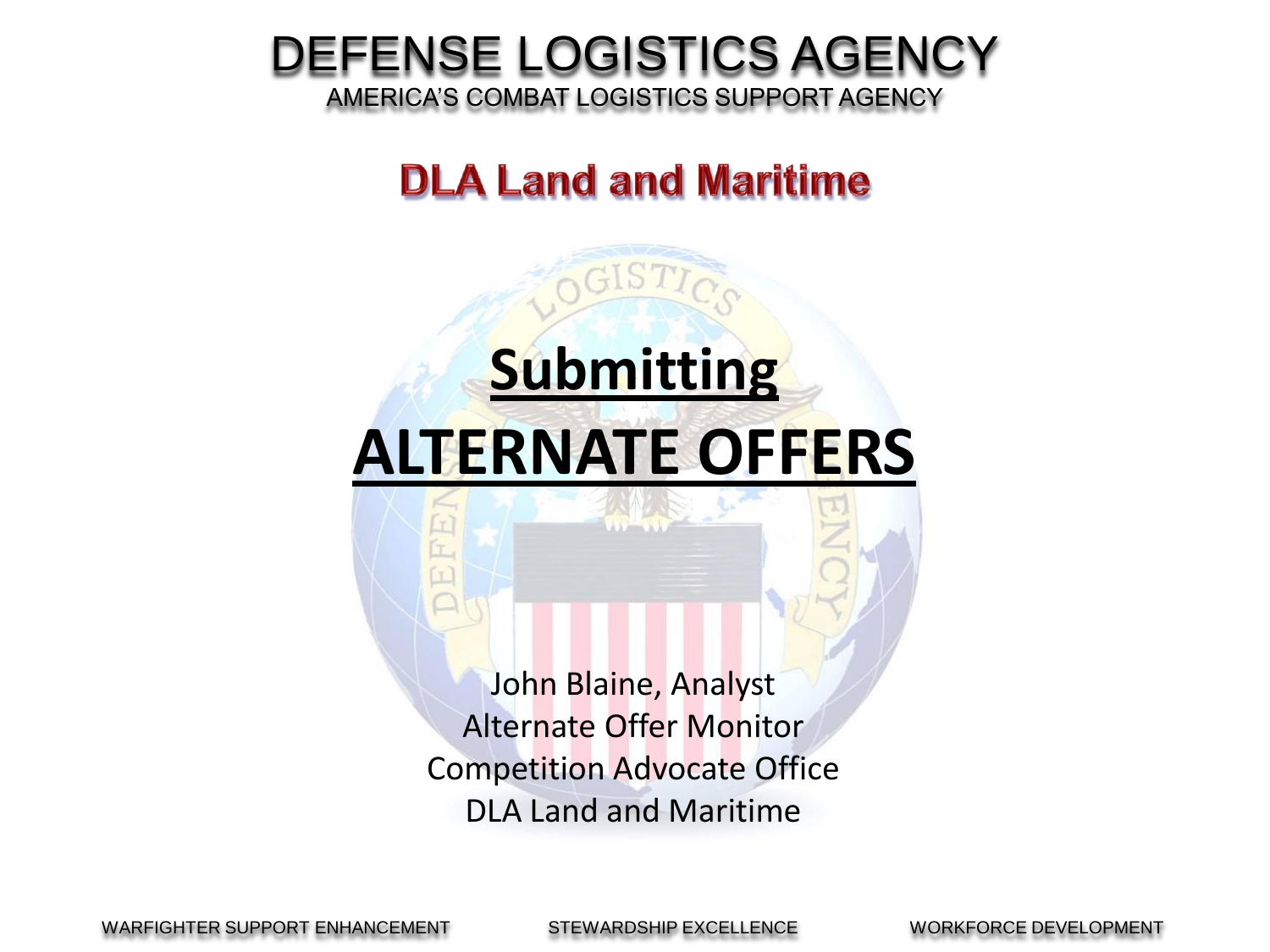### Agenda

- **What is an "Alternate Offer"**
- **When can an Alternate Offer be made**
- **"AO/SAR" Regulations / Guidance**
- **AO/SAR Tech Data Packages**
- **"Automated" Solicitations**
- **Where can I get more information**
- **Open Discussion**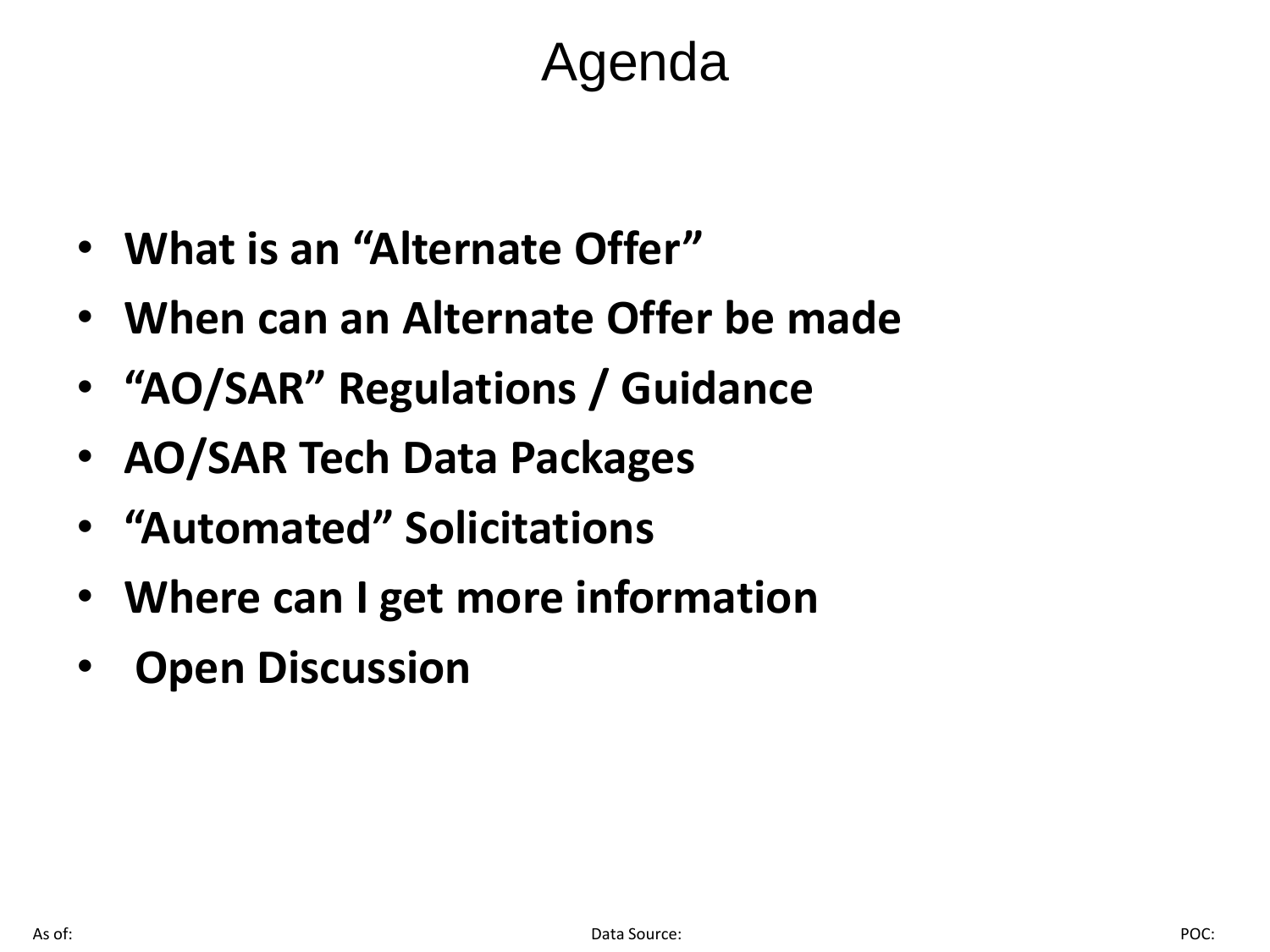#### **What is an "Alternate Offer"?**

An alternate offer is a Contractor's technical data package with approved drawings, price proposal, etc that is submitted on NSNs that are CAGE code and Part Number buys. It is a package submitted for purposes of evaluation to secure your company as an "approved source".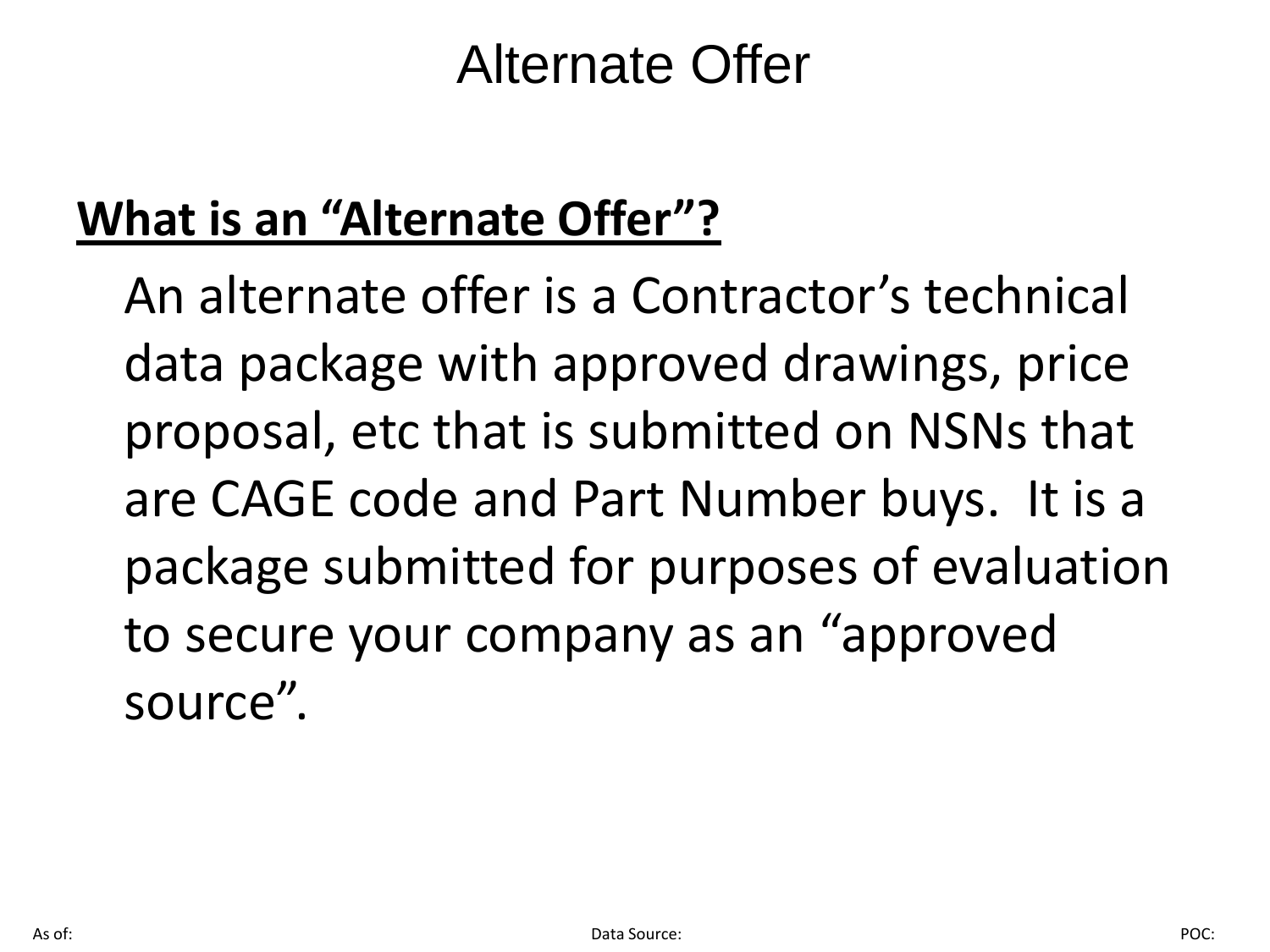### **When can an Alternate Offer be made?**

Alternate Offer / Source Approval Request (AO/SAR) can be made during a normal DIBBS bidding session, but you must bid as an Alternate Bid with Exception.

Depending upon the type of procurement, you may be able to quote for the immediate procurement, except in the case of an "automated" solicitation.

Automated solicitations have either the letter "T" or "U" in the 9<sup>th</sup> position of the Solicitation Number, such as: *"SPM7L0-10-T-xxxx "& "SPM7M0-10-U-xxxx"* 

And *anytime* for UNSOLICITED Proposals.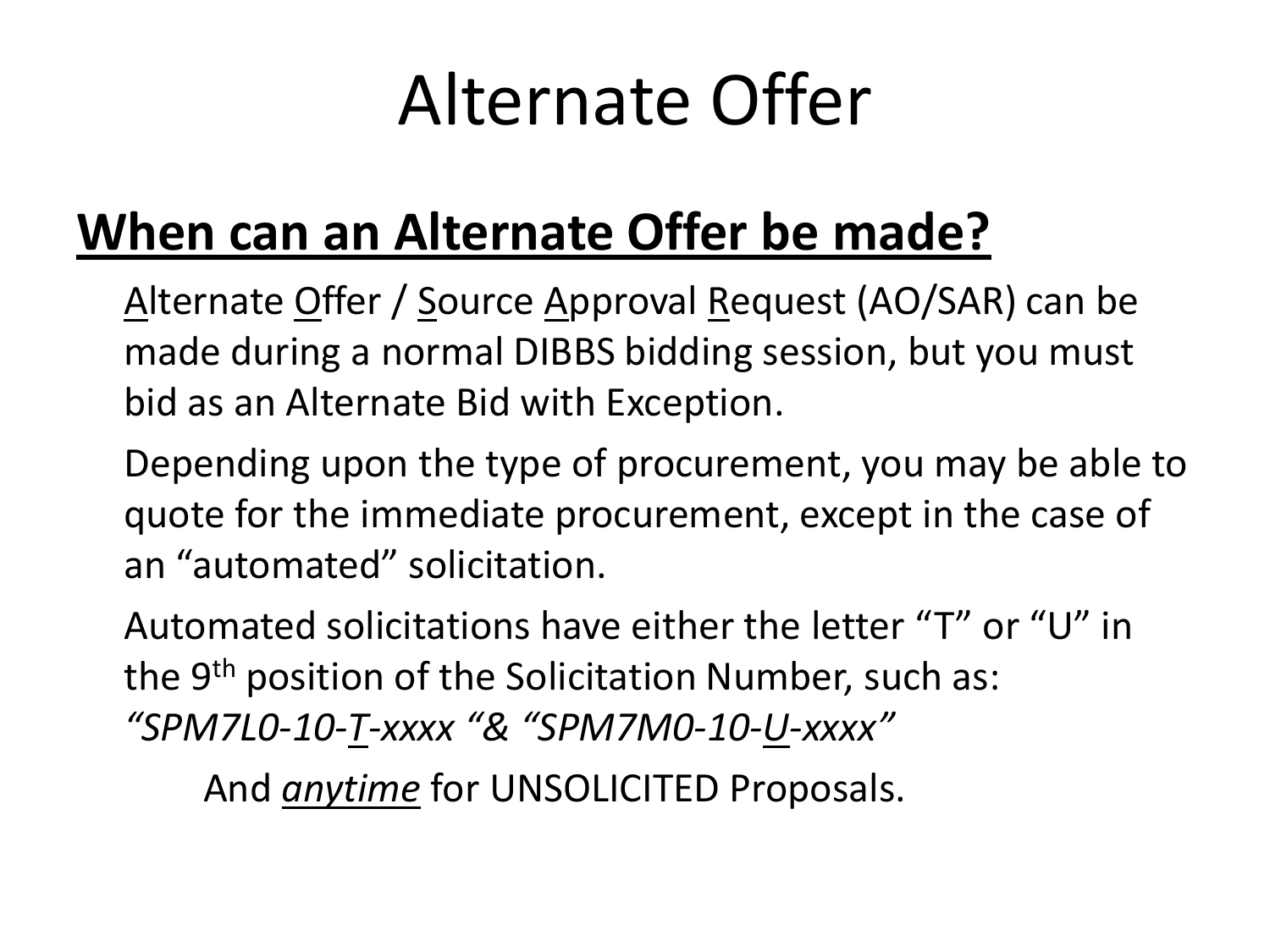### **AO / SAR Regulations & Guidance:**

FAR 15.6 "Unsolicited Proposals"

- DLAD 52.217.9002 "Conditions for Evaluations and Acceptance of Offers for Part Number Items"
- DAG 17.75 "Acquisition of Replenishment Parts"
- DAG subpart 17.7501 -1 "Exact Product"
- DAG subpart 17.7501 2 "Alternate Offers Policy"
- DAG subpart 17.7501 3 "Alternate Offers Pre-Award Evaluation"
- DAG subpart 17.7501 4 "Alternate Offers Post Award Review"
- DAG subpart 17.7501 991"Tracking System for Alternate Offers"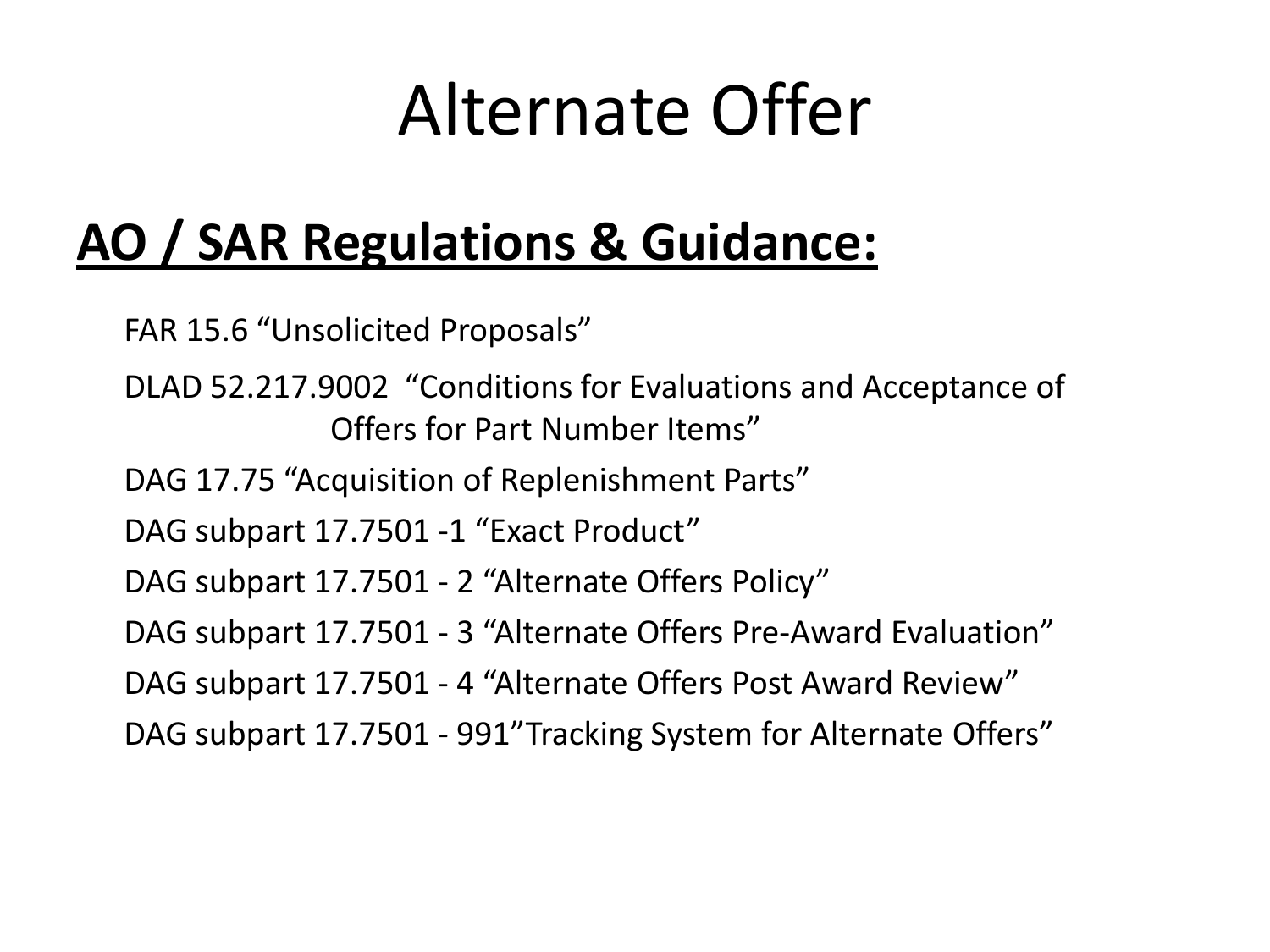#### **AO/SAR Technical Data Packages, as prescribed in the**

#### **DLAD 52.217.9002**

- **Offerors must furnish legible & complete copies of all drawings with appropriate signatures, technical specifications & other data necessary to clearly describe characteristics and features of the product being offered.**
- **Data submitted must cover design, material, performance, function, interchangeability, inspection &/or testing criteria and other characteristics of the offered product.**
- **The offeror must furnish signed drawings & other data covering the design, materials, etc. of the Exact Product cited in the Acquisition Identification Description (AID), when the data is not locally available to the procurement activity. This enables the evaluator to determine if the Offerors' product is equal to the product cited in the AID.**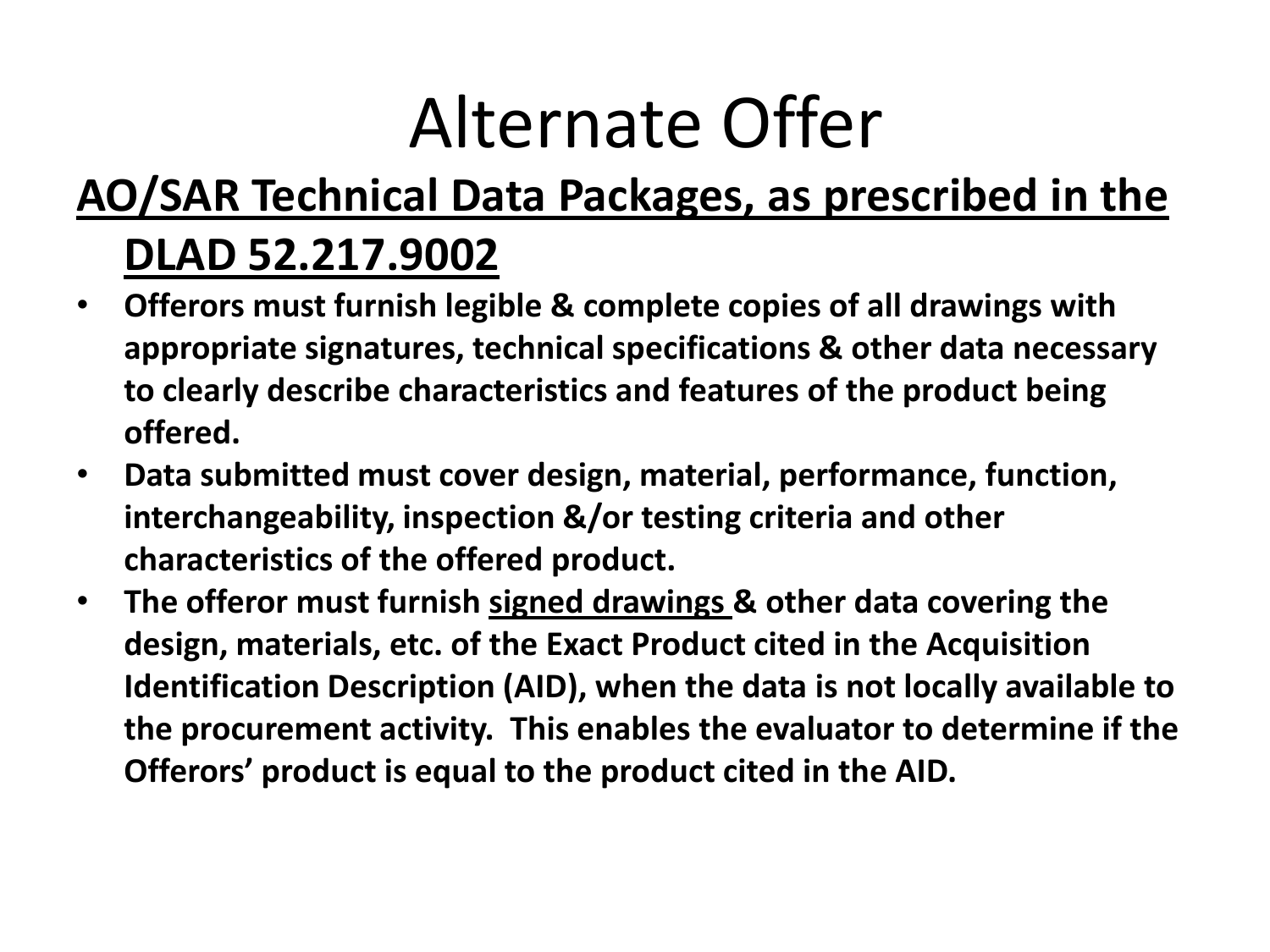### "Automated" Solicitations

• Automated solicitations have either the letter "T" or "U" in the *9<sup>th</sup>* **position of the solicitation number, such as:** 

"SPM7L0-10-T-xxxx" & "SPM7M0-10-U-xxxx".

- **If bidding on an automated solicitation, you must provide the "exact product". This means the approved source manufacturer's CAGE code and Exact part number, manufactured by or under contractual relationship with the approved source manufacturer, with evidence in order to qualify as a "Bid without Exception". Any other product will be a "Bid with Exception" and be a AO/SAR.**
- **Note – AO/SARs will NOT be considered for the instant procurement under an automated solicitation. They will only be considered for FUTURE procurement requirements.**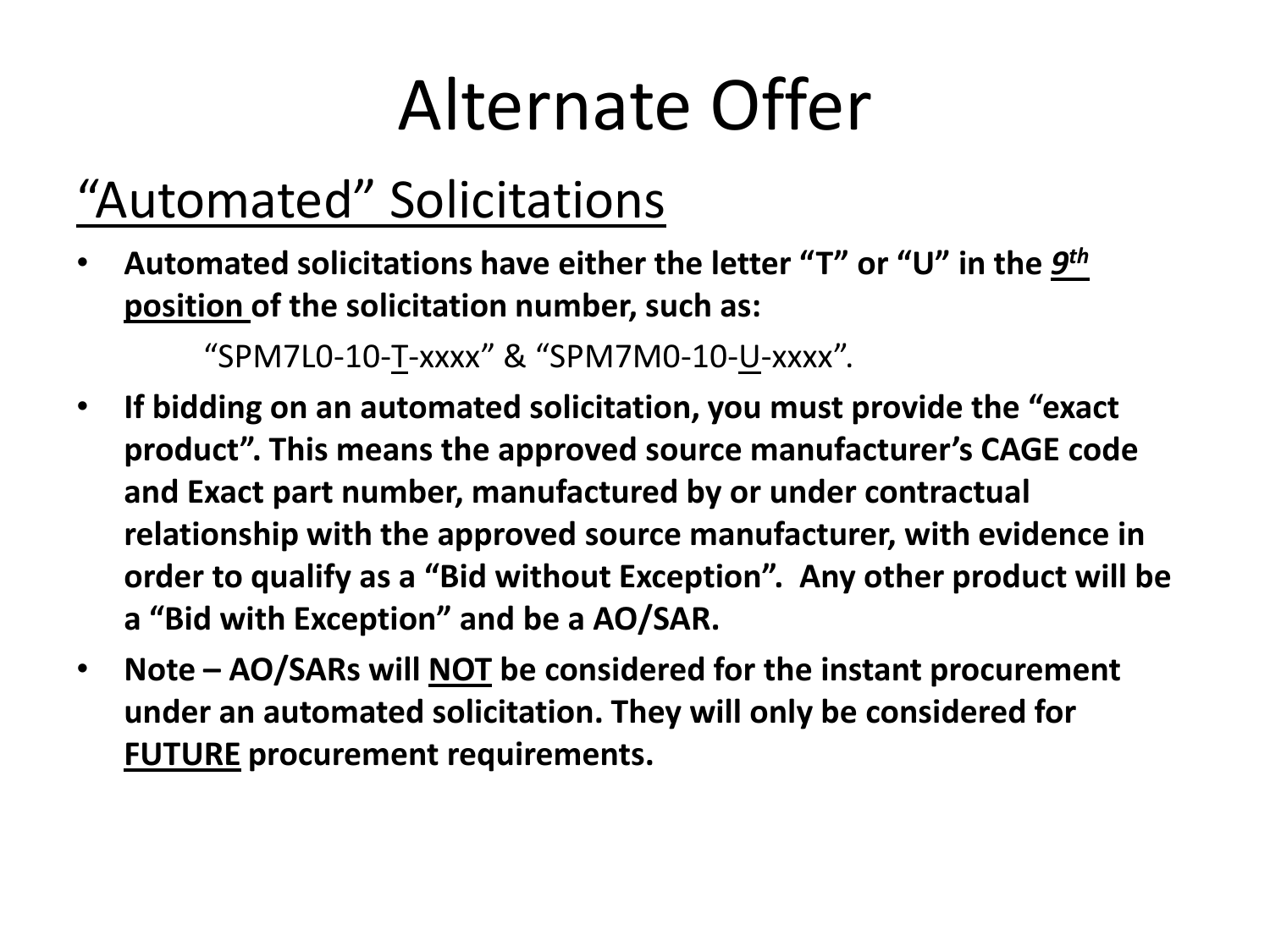### **Processing AO/SARs – Fact # 1:**

**When bidding an alternate product submit your technical data, approved drawings & price proposals off-line to: DLA Land & Maritime Directorate of Business Process Support Alternate Offer Monitor (BPP) P.O. Box 3990 Columbus, OH 43218-3990 (NOTE: for UPS or FEDEX - ZIP is 43213)**

**Or electronically submit to: DSCC [AO-SAR@dla.mil](mailto:AO-SAR@dla.mil)**

**(Do Not send product samples with your Tech Data Package.)**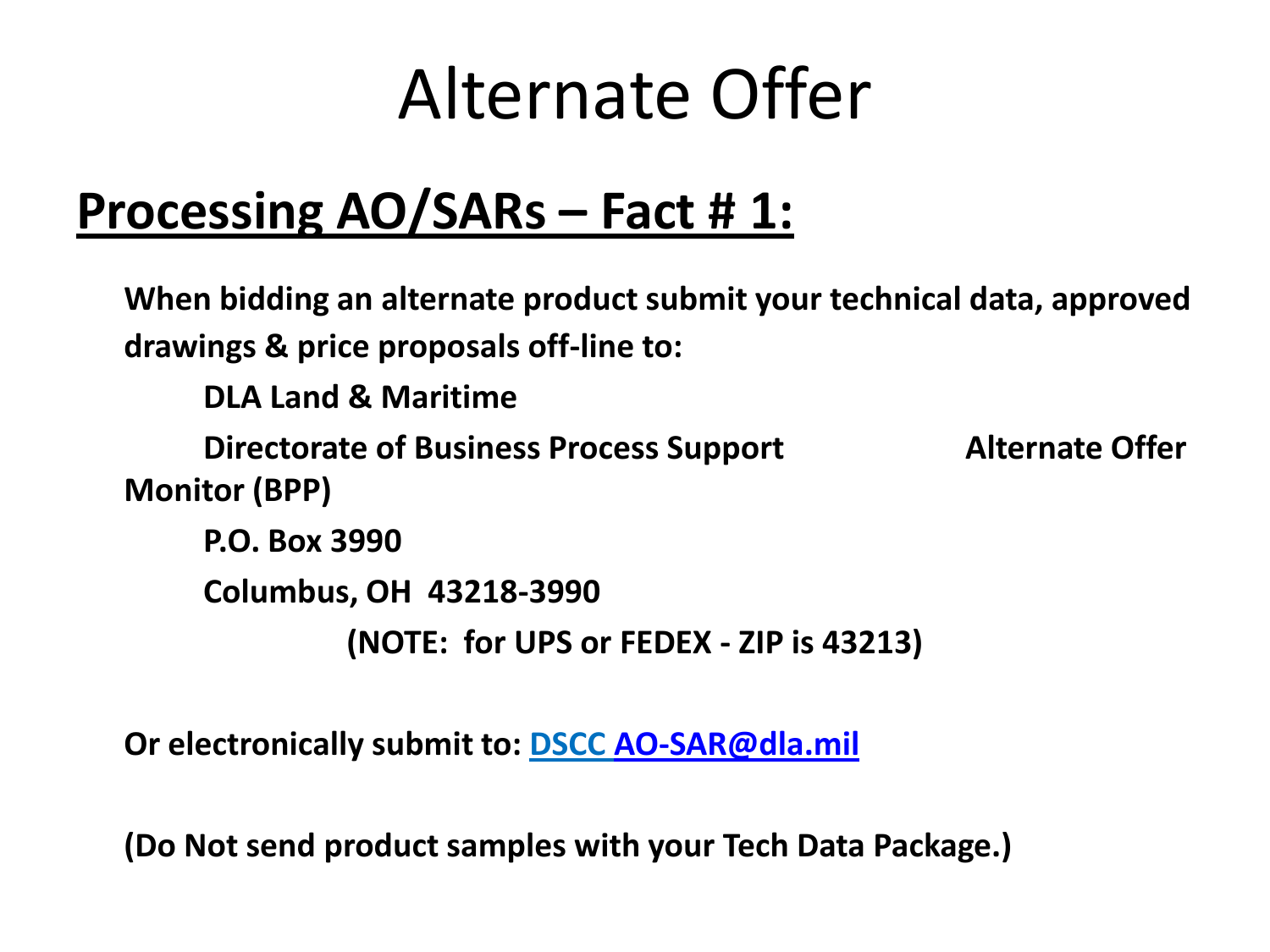### **Processing AO/SARs – Fact # 2:**

- **The** *Cost Savings Threshold* **is the total dollarssaved by the Government**, comparing the net differential of the proposed product unit price less the historical price DLA paid for the item, times the historical annual demand quantity of the item.
- **Cost Savings Thresholds for AO/SAR processing:**

**\$200 if local DLA Land & Maritime only (Non-Critical NSNs)**

**\$1,500 minimum per Engineering Support Activity (ESA)**

**\$1,700-6,200 minimum amount of cost savings, if the package must be forwarded to an ESA (s) for further evaluation.**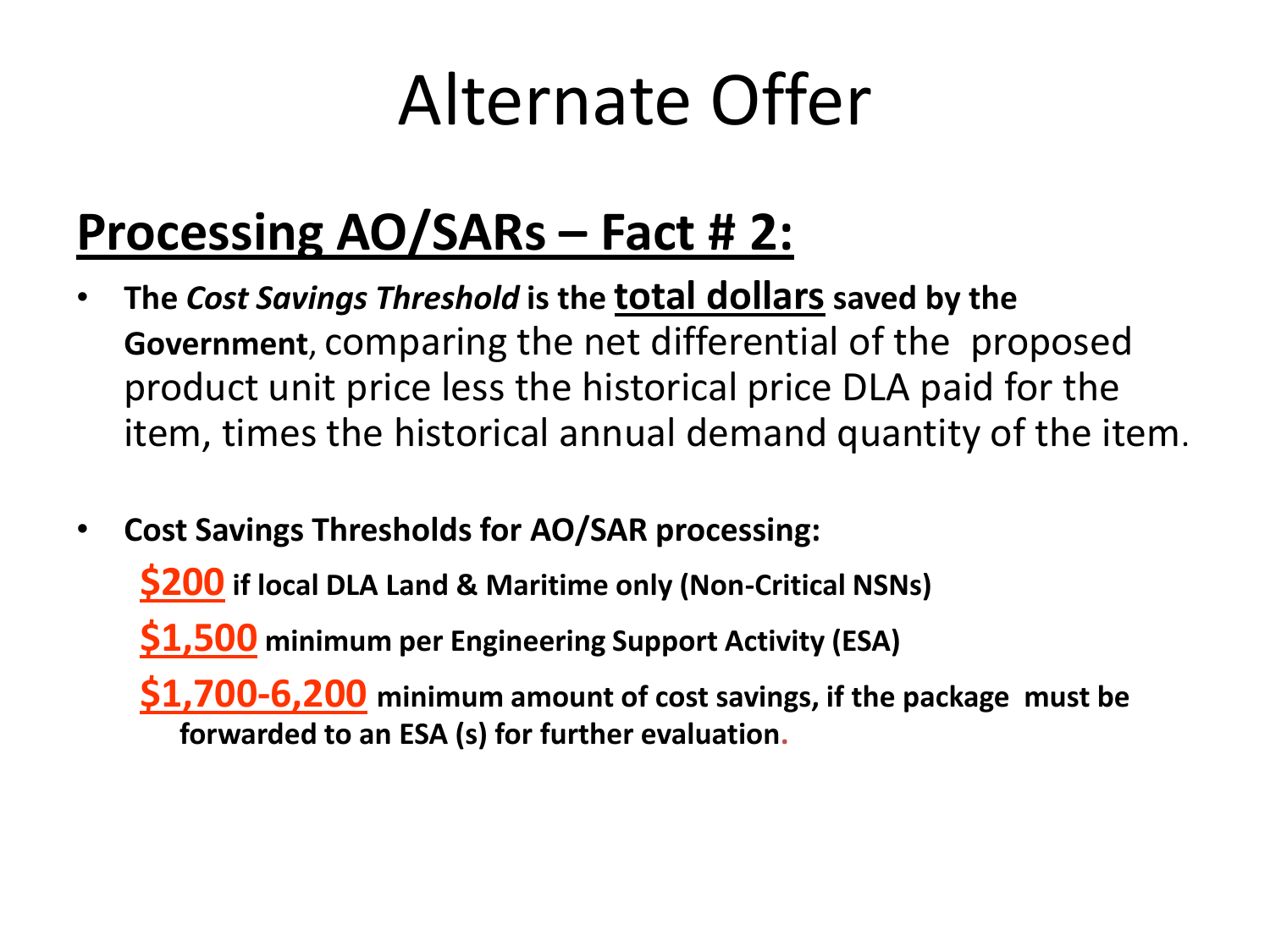### **Processing AO/SARs – Fact # 3:**

**You must provide your CAGE code, the NSN & your Proposed Unit Price with any Quantity Price Breaks, your Technical Data Package - as well as the OEM (approved source) Technical Data Package\*.**

**\* Option - if you can not get the OEM's technical data & drawings – you can arrange with DLA Land & Maritime Value Engineering to supply Reverse Engineering Test results, photographs and performance data. (Do not waste money buying OEM products on EBAY for 'reverse engineering', without discussions with our engineers first.)**